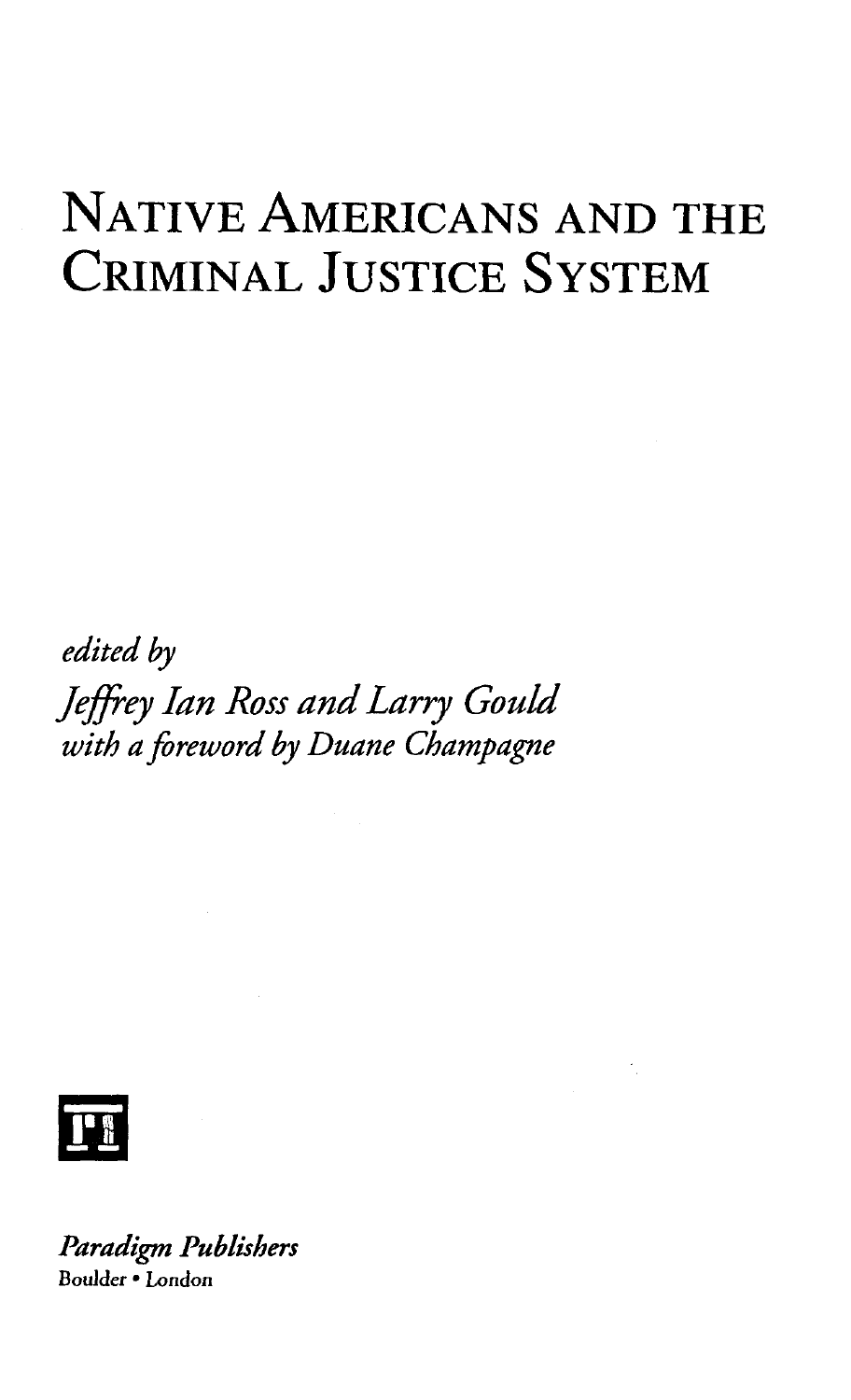## Contents

| Foreword, Duane Champagne<br>Preface and Acknowledgments |                                                                                                                                                                                 | ix<br>xiii |
|----------------------------------------------------------|---------------------------------------------------------------------------------------------------------------------------------------------------------------------------------|------------|
| Part I                                                   | Introduction                                                                                                                                                                    | 1          |
|                                                          | 1 Native Americans, Criminal Justice, Criminological Theory, and<br>Policy Development, Jeffrey Ian Ross and Larry Gould                                                        | 3          |
| Part II                                                  | Theoretical Issues in the Area of Native Americans and<br><b>Criminal Justice</b>                                                                                               | 15         |
| 2                                                        | Navajo Criminal Justice: A Jungian Perspective, Marilyn Holly                                                                                                                   | 17         |
| 3                                                        | Criminalizing Culture: An Anthropologist Looks at Native<br>Americans and the U.S. Legal System, Dorothy H. Bracey                                                              | 35         |
|                                                          | 4 Justice as Phoenix: Traditional Indigenous Law, Restorative<br>Justice, and the Collapse of the State, James W. Zion                                                          | 51         |
| 5.                                                       | The Link between Environmental Policy and the Colonization<br>Process and Its Effects on American Indian Involvement in<br>Crime, Law, and Society, Linda Robyn and Thom Alcoze | 67         |
|                                                          | Part III Current Policy Issues Affecting Native Americans and<br><b>Criminal Justice</b>                                                                                        | 85         |
|                                                          | 6 Alcoholism, Colonialism, and Crime, Larry Gould                                                                                                                               | 87         |
| 7.                                                       | Examining the Interpretation and Application of the Indian<br>Child Welfare Act of 1978, Tracey M. Bouvier                                                                      | 103        |
|                                                          | 8 Law Enforcement and the American Indian: Challenges and<br>Obstacles to Effective Law Enforcement, Eileen Luna-Firebaugh<br>and Samuel Walker                                 | 117        |
|                                                          |                                                                                                                                                                                 | 135        |
| 9.                                                       | Policing Native Americans Off the Rez, Jeffrey Ian Ross                                                                                                                         |            |
| 10                                                       | Imprisonment and American Indian Medicine Ways: A<br>Comparative Analysis of Conflicting Cultural Beliefs,<br>Values, and Practices, William G. Archambeault                    | 143        |
| 11                                                       | Criminalization of the Treaty Right to Fish: Response of the<br>Great Lakes Chippewa, Linda Robyn                                                                               | 161        |